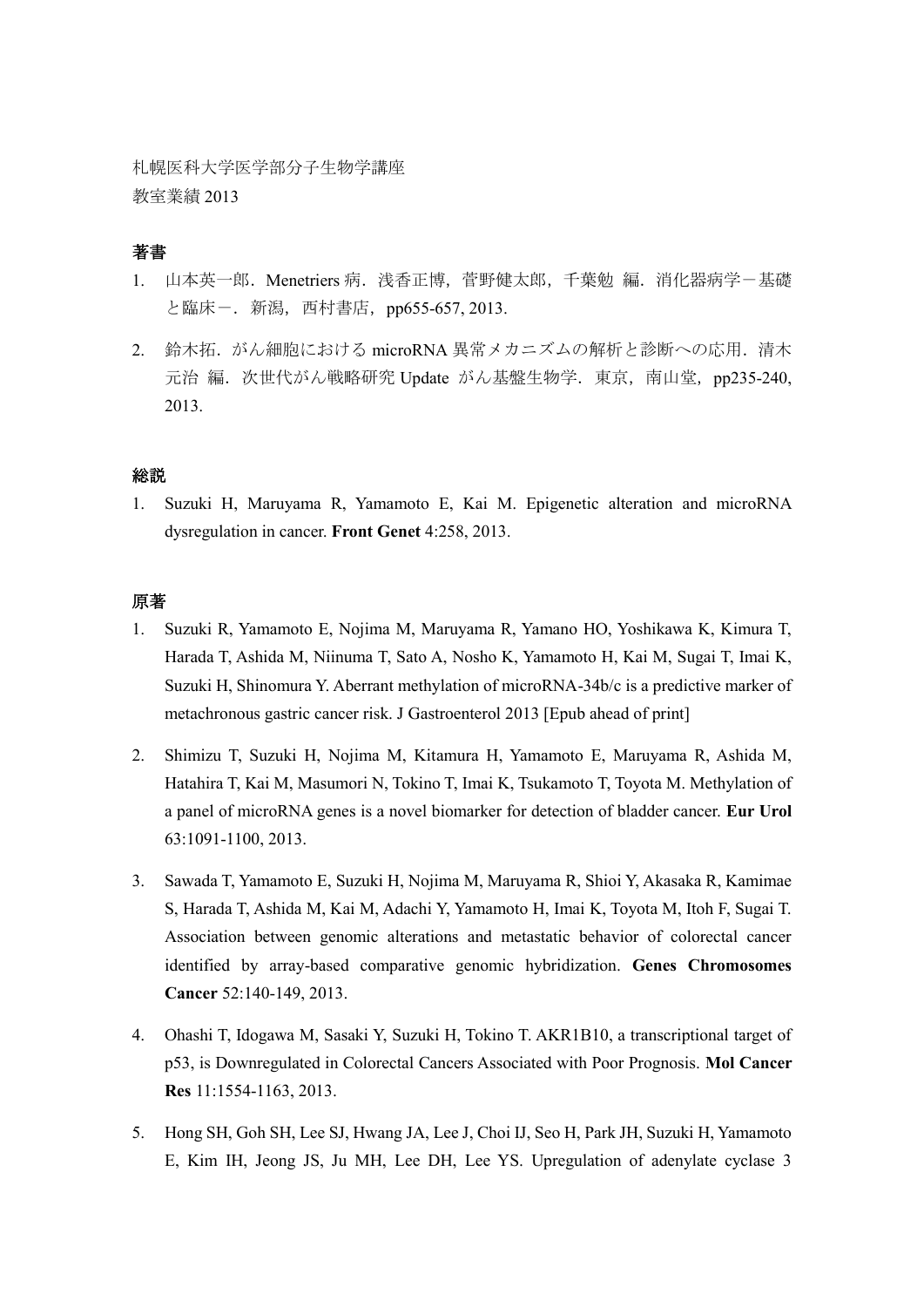(ADCY3) increases the tumorigenic potential of cells by activating the CREB pathway. **Oncotarget** 4:1791-1803, 2013.

- 6. Honda S, Okada T, Miyagi H, Minato M, Suzuki H, Taketomi A. Spontaneous rupture of an advanced pancreatoblastoma: aberrant RASSF1A methylation and CTNNB1 mutation as molecular genetic markers. **J Pediatr Surg** 48:e29-32, 2013.
- 7. Kato N, Yamamoto H, Adachi Y, Ohashi H, Taniguchi H, Suzuki H, Nakazawa M, Kaneto H, Sasaki S, Imai K, Shinomura Y. Cancer detection by ubiquitin carboxyl-terminal esterase L1 methylation in pancreatobiliary fluids. **World J Gastroenterol** 19:1718-1727, 2013.
- 8. Morita R, Hirohashi Y, Suzuki H, Takahashi A, Tamura Y, Kanaseki T, Asanuma H, Inoda S, Kondo T, Hashino S, Hasegawa T, Tokino T, Toyota M, Asaka M, Torigoe T, Sato N. DNA methyltransferase 1 is essential for initiation of the colon cancers. **Exp Mol Pathol** 94:322- 329, 2013.
- 9. Mazzolini R, Rodrigues P, Bazzocco S, Dopeso H, Ferreira AM, Mateo-Lozano S, Andretta E, Woerner SM, Alazzouzi H, Landolfi S, Hernandez-Losa J, Macaya I, Suzuki H, Ramón y Cajal S, Mooseker MS, Mariadason JM, Gebert J, Hofstra RM, Reventós J, Yamamoto H, Schwartz S Jr, Arango D. Brush border myosin Ia inactivation in gastric but not endometrial tumors. **Int J Cancer** 132:1790-1799, 2013.

# 学会発表 (国際学会)

- 1. Suzuki H, Yamamoto E, Nojima M, Maruyama R, Shinomura Y, Imai K. Dysregulation of noncoding RNA genes and its clinical application. Nineth AACR-Japanese Cancer Association Joint Conference: Breakthroughs in Basic and Translational Cancer Research. February 21-25, 2013, USA.
- 2. Suzuki H, Yamamoto E, Maruyama R, Tsuyada A. Aberrant Methylation of MicroRNA Genes in Cancer and Its Clinical Application. The 4th Symposium of A3 Foresight Program. March 8-10, 2013, Korea.
- 3. Maruyama R, Yamamoto E, Tsuyada A, Suzuki R, Ashida M, Shinomura Y, Suzuki H. Systematic Identification of Long Non-Coding RNAs Potentically Involved in Chronic Inflammation Associated with Helicobacter pylori Infection. The 4th Symposium of A3 Foresight Program. March 8-10, 2013, Korea.
- 4. Tsuyada A. A Crosstalk Circuit between Cancer Cells and Stromal Fibroblasts Mediated by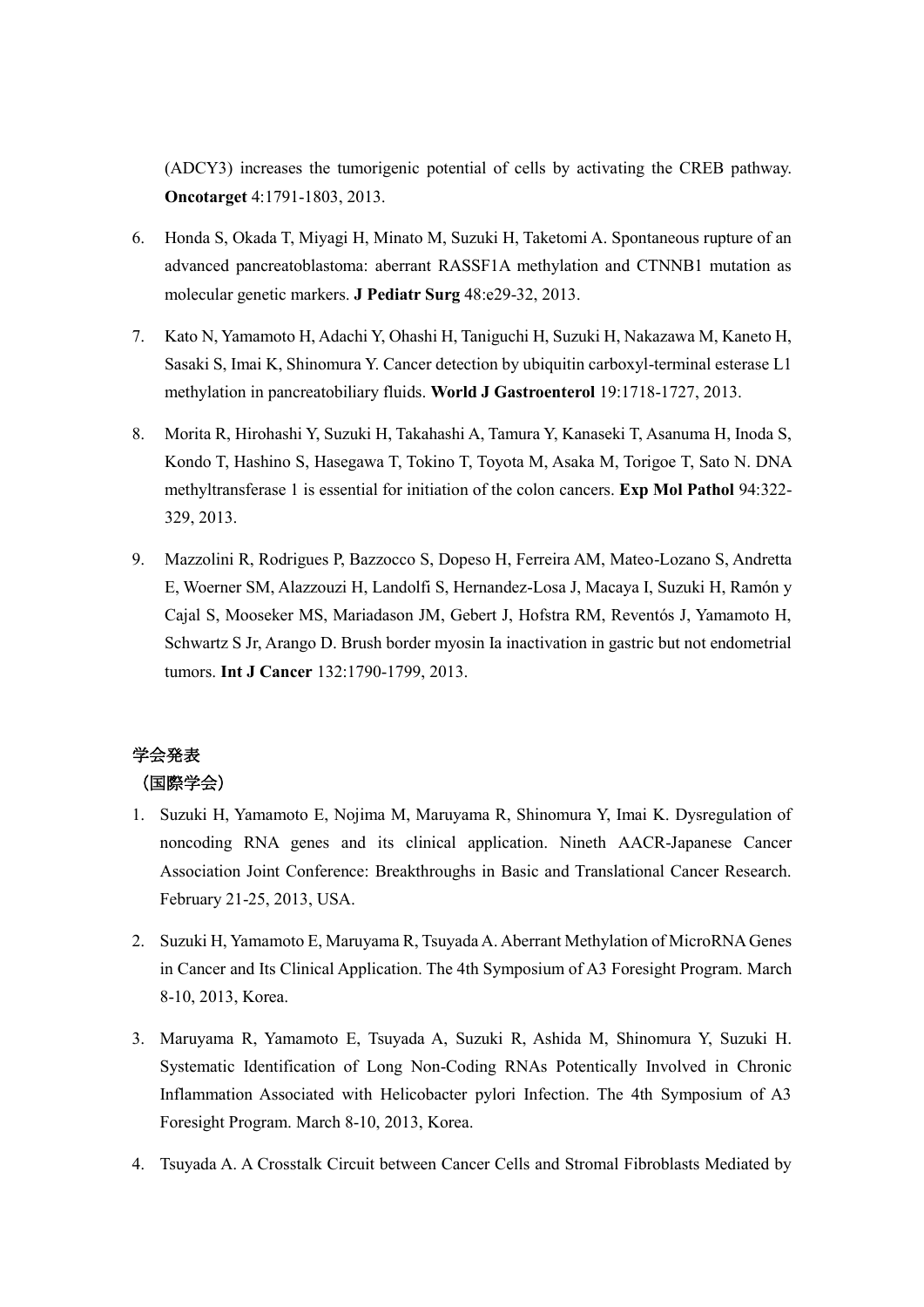Chemokine(C-C motif)Ligand 2 Regulates Breast Cancer Stem Cells. The 4th Symposium of A3 Foresight Program. March 8-10, 2013, Korea.

- 5. Suzuki H, Yamamoto E, Maruyama R, Takatsuka S, Niinuma T, Nojima M. Genetic and epigenetic alteration in colorectal carcinogenesis. The second Symposium of A3 Foresight Program. June 13-16, 2013, China.
- 6. Takatsuka S, Maruyama R, Yamamoto E, Niinuma T, Suzuki H. Development of the genome browser for fast visualization of genome-wide sequence data. The second Symposium of A3 Foresight Program. June 13-16, 2013, China.
- 7. Suzuki H, Yamamoto E, Maruyama R, Yamano H, Nojima M, Tsuyada A, Niinuma T, Sato A, Kai M. Epigenetic silencing of neurotensinreceptor type 1(NTSR1) in colorectal tumor. Third AACR International Conference on Frontiers in Basic Cancer Research. September 18-22, 2013, USA.
- 8. Yamamoto E. Intratumoral Variations in Pit Patterns Reflect geneity revealed by highthroughput sequencing of colorectal tumor. United European Gastroenterology Week 2013. October 12-16, 2013, Berlin, Germany.
- 9. Sawada T, Yamamoto E, Yamano H, Harada T, Maruyama R, Sugai T, Suzuki H. Differences of methylation, histology and endoscopic morphology between proximal and distal colorectal lesions with braf mutations. United European Gastroenterology Week 2013. October 12-16, 2013, Berlin, Germany.
- 10. Kumegawa K, Maruyama R, Yamamoto E, Ashida M, Tsuyada A, Hatahira T, Niinuma T, Suzuki R, Sugai T, Yamano H, Kai M, Sato A, Shinomura Y, Suzuki H. Genome-wide identification of novel long noncoding RNAs epigenetically silenced by DNA methylation in colorectal cancer. Sapporo Cancer Epigenetics Seminar of the A3 Foresight Program 2013. October 19-21, 2013, Japan.
- 11. Maruyama R, Yamamoto E, Tsuyada A, Kumegawa K, Suzuki R, Ashida M, Niinuma T, Sato A, Kai M, Shinomura Y, Suzuki H. Systematic identification of lng non-coding RNAs potentially involved in gastric carcinogenesis. Sapporo Cancer Epigenetics Seminar of the A3 Foresight Program 2013. October 19-21, 2013, Japan.
- 12. Suzuki H, Yamamoto E, Suzuki R, Nojima M, Maruayam R, Yamano HO, Sugai T, Imai K, Shinomura Y. Aberrant methylation of microRNA-34b/c is a predictive marker of metachronous gastric cancer risk. The 4th JCA-AACR Special Joint Conference. December 16-18, 2013, Chiba, Japan.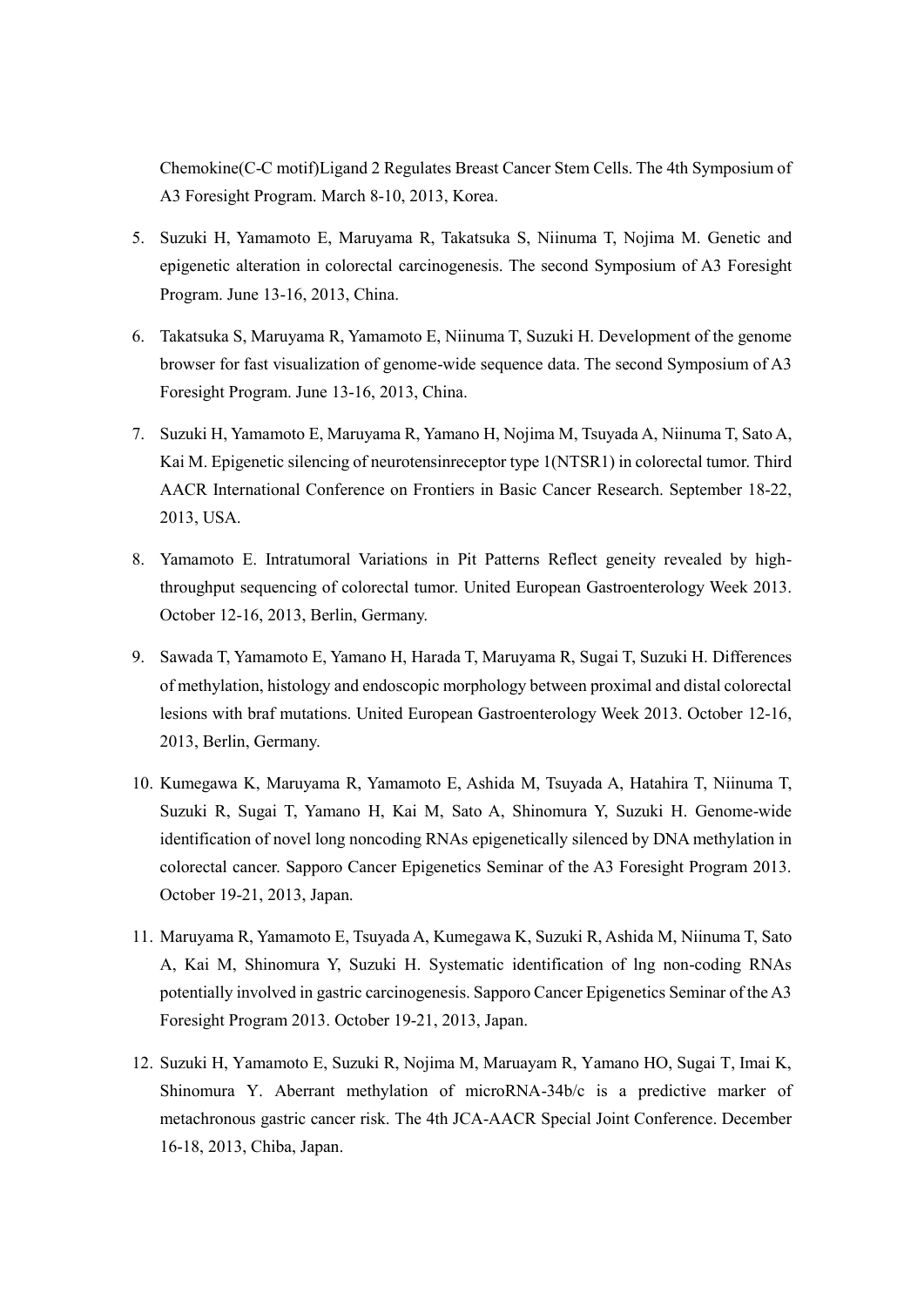#### (国内学会)

- 1. 鈴木拓. 膀胱がんにおける microRNA 遺伝子のメチル化と臨床応用. 第7回日本エ ピジェネティクス研究会年会.2013 年 5 月 30-31 日, 奈良.
- 2. 丸山玲緒.慢性胃炎や胃癌において中心的な役割を果たす長鎖 ncRNA の網羅的探 索の試み.第 7 回日本エピジェネティクス研究会年会. 2013 年 5 月 30-31 日, 奈良.
- 3. 山本英一郎. 異時性胃癌のリスクマーカーとしての miR-34b/c メチル化. 第7回日 本エピジェネティクス研究会年会.2013 年 5 月 30-31 日,奈良.
- 4. 津矢田明泰.大腸癌において DNA メチル化により抑制されている lincRNA の網羅 的同定.第 7 回日本エピジェネティクス研究会年会.2013 年 5 月 30-31 日, 奈良.
- 5. 佐藤亜紀子.DGKG による悪性黒色腫の浸潤抑制機構の解析.第 7 回日本エピジェ ネティクス研究会年会.2013 年 5 月 30-31 日,奈良.
- 6. 鈴木拓.がんエピゲノム解析による病態解明と診断応用. 第102回日本病理学会総 会, 2013年 6月 6-8 日, 札幌.
- 7. 甲斐正広,山本英一郎,丸山玲緒,佐藤亜紀子,新沼猛,津矢田明泰,鈴木拓.DGK γのエピジェネティック発現抑制による大腸がん細胞の形質変化.第 86 回日本生 化学会大会.2013 年 9 月 12-14 日,横浜.
- 8. 原田拓,山本英一郎,粂川昂平,津矢田明泰,鈴木亮,芦田仁己,甲斐正広,佐藤 亜紀子,新沼 猛,山野泰穂,菅井 有,篠村恭久,時野隆至,鈴木拓.消化器癌 の発生や進展に関与する長鎖 ncRNA の量的・質的異常の探索と臨床応用への試み. 第33回日本分子腫瘍マーカー研究会, 2013年10月2日, 横浜.
- 9. 丸山玲緒,山本英一郎,粂川昂平,津矢田明泰,鈴木亮,芦田仁己,甲斐正広,佐 藤亜紀子,新沼猛,山野泰穂,菅井有,篠村恭久,時野隆至,鈴木拓.消化器癌の 発生や進展に関与する長鎖 ncRNA の量的・質的異常の探索と臨床応用への試み. 第 33 回日本分子腫瘍メーカー研究会. 2013 年 10 月 2 日, 横浜.
- 10. 鈴木拓,山本英一郎,丸山玲緒,鈴木亮,清水崇,原田拓,山野泰穂,野島正寛, 高塚伸太朗,新沼猛,甲斐正広,篠村恭久,今井浩三.(シンポジウム)マイクロ RNA 遺伝子のエピジェネティクス異常と臨床応用. 第 72 回日本癌学会学術総会. 2013 年 10 月 3-5 日,横浜.